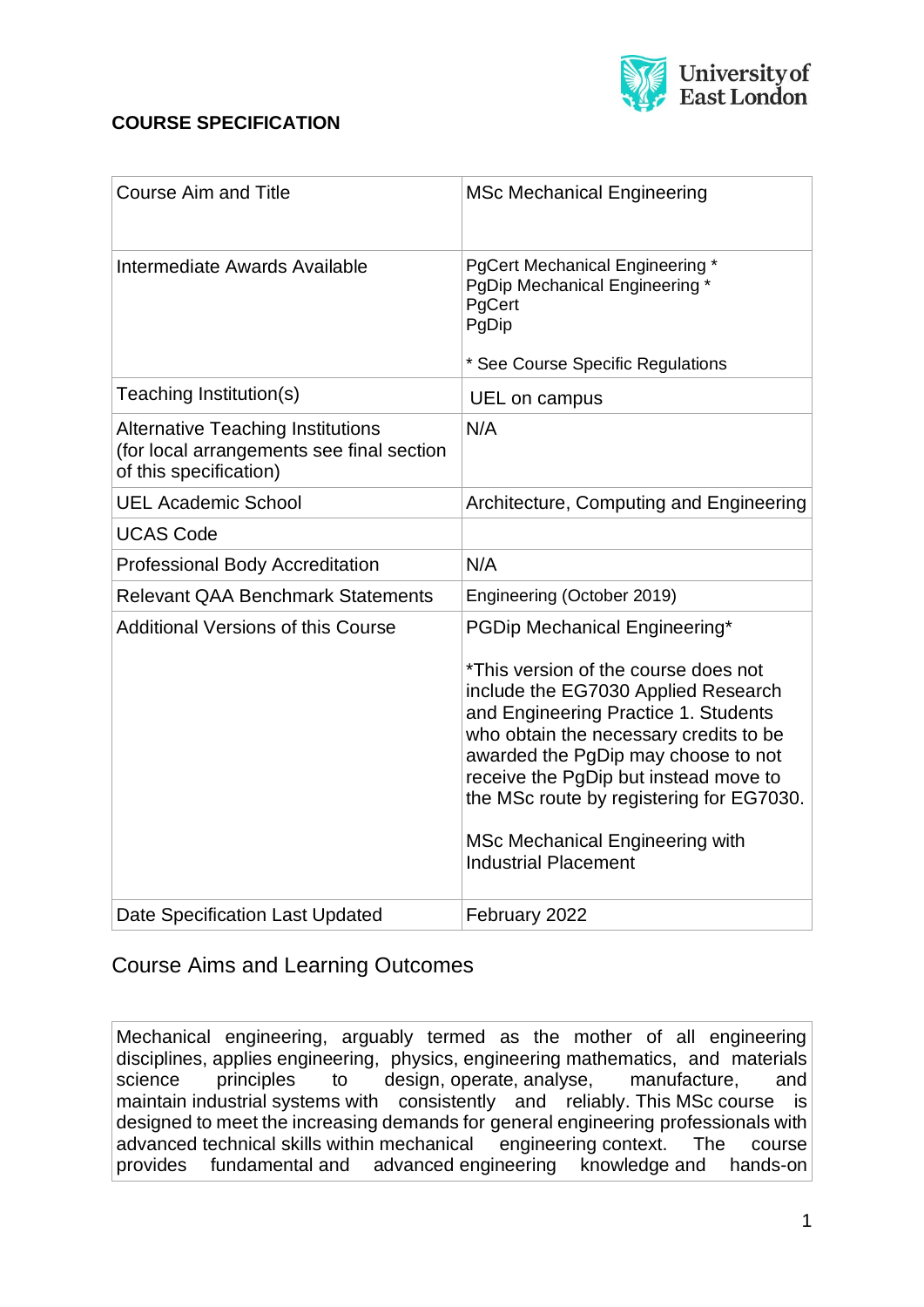

skillset that a 21<sup>st</sup> century engineer needs for solving technical complex issues with a multi-disciplinary innovative and strategic approach.

This course is designed to give you the opportunity to:

- Gain a depth of knowledge and understanding of the most up to date practices and theories in Mechanical Engineering.
- Develop techniques for analysing and solving problems. These may arise in various Mechanical Engineering projects.
- Understand the role of the engineer as an important professional in society and the built environment.
- Deal with complex issues both systematically and creatively, make sound judgements in the absence of complete data, and communicate conclusions clearly to specialist and non- specialist audiences.
- Demonstrate self-direction and originality in solving problems, and act autonomously in planning and implementing tasks at a professional level.

What you will learn:

#### Knowledge

- Demonstrate comprehensive and critical understanding of the latest theories and practices in Analysis and Design of mechanical systems.
- Have a critical understanding of Relevant scientific principles of the specialisation.
- Be aware of new and emerging technologies.
- Develop appropriate models for solving problems in engineering, and the ability to assess the limitations of particular cases.
- Collect and analyse research data and using appropriate engineering tools to tackle unfamiliar problems, such as those with uncertain or incomplete data.

#### Thinking skills

- Appling original thought to the development of practical solutions for products, systems, components or processes.
- Develop a thorough understanding of current practice and its limitations, and some appreciation of likely new developments.
- Develop advanced level knowledge and understanding of a wide range of engineering materials and components.
- Make critical evaluations of risks through some understanding of the basis of such risks.

Subject-Based Practical skills

- Carry out a research project.
- Interpret experimental and analysis data.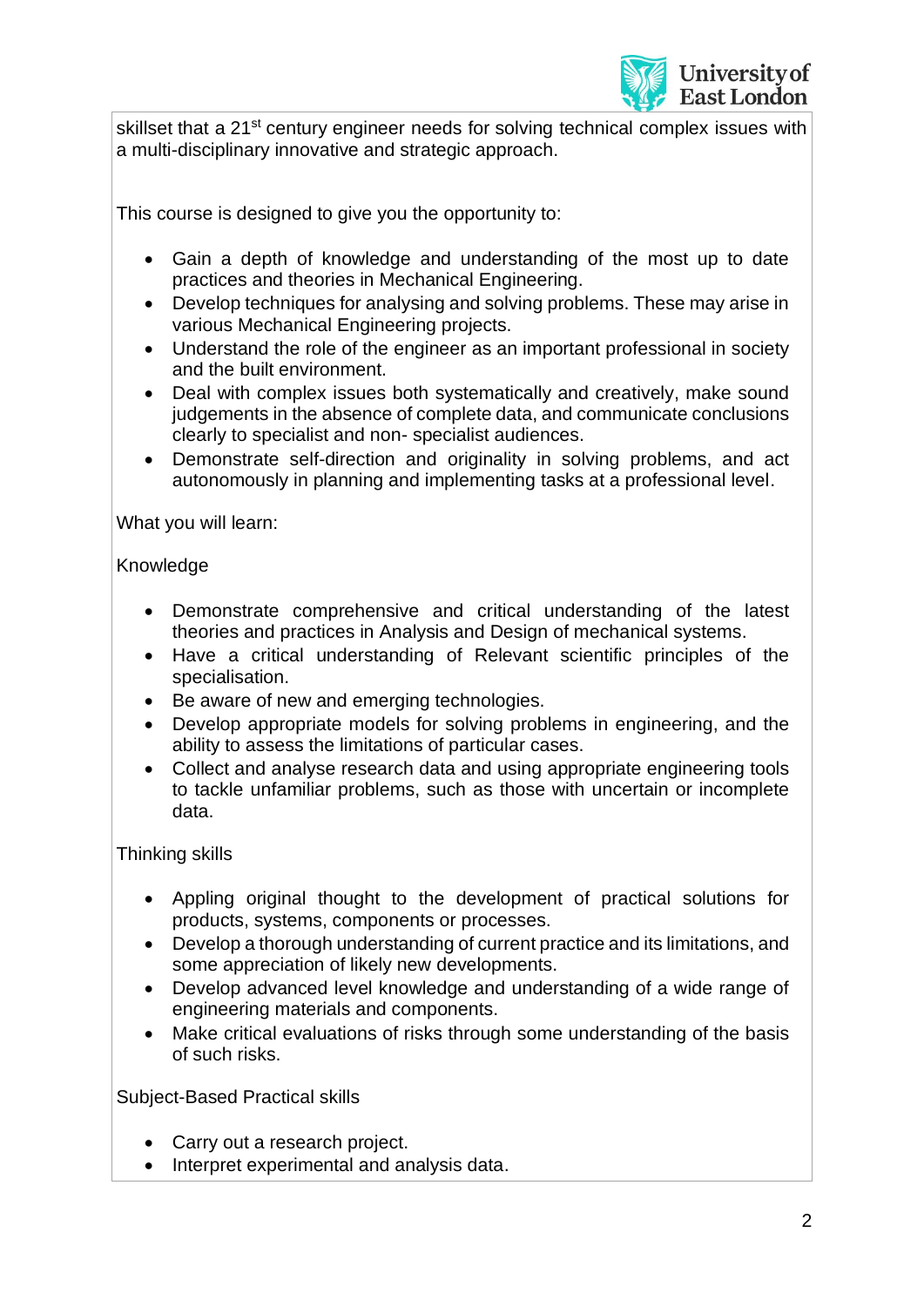

- Use various computer analysis and design packages and develop appropriate models.
- Complete design projects and develop appropriate conceptual schemes.
- Apply engineering techniques taking account of a range of commercial and industrial constraints.

Skills for life and work (general skills)

- Develop interpersonal skills, contribute and work effectively in a team.
- Exercise initiative and personal responsibility, which may be as a team member or leader.
- Learn new theories, concepts, methods etc and apply these in unfamiliar situations.
- Develop, monitor and update a plan, to reflect a changing operating environment.
- Learn independently and effectively; and to be able to present and convey complex technical information to other professionals and the public both verbally and in writing.

# Learning and Teaching

Knowledge is developed through:

- Lectures
- Tutorials
- Seminars

Thinking skills are developed through:

- Coursework
- Mini projects
- Research dissertation

Practical skills are developed through:

- Laboratory experiments
- Design projects
- Planning of work required for the research dissertation
- Industrial placements, as appropriate

Skills for life and work (general skills) are developed through:

- Seminars
- Coursework
- Presentation of research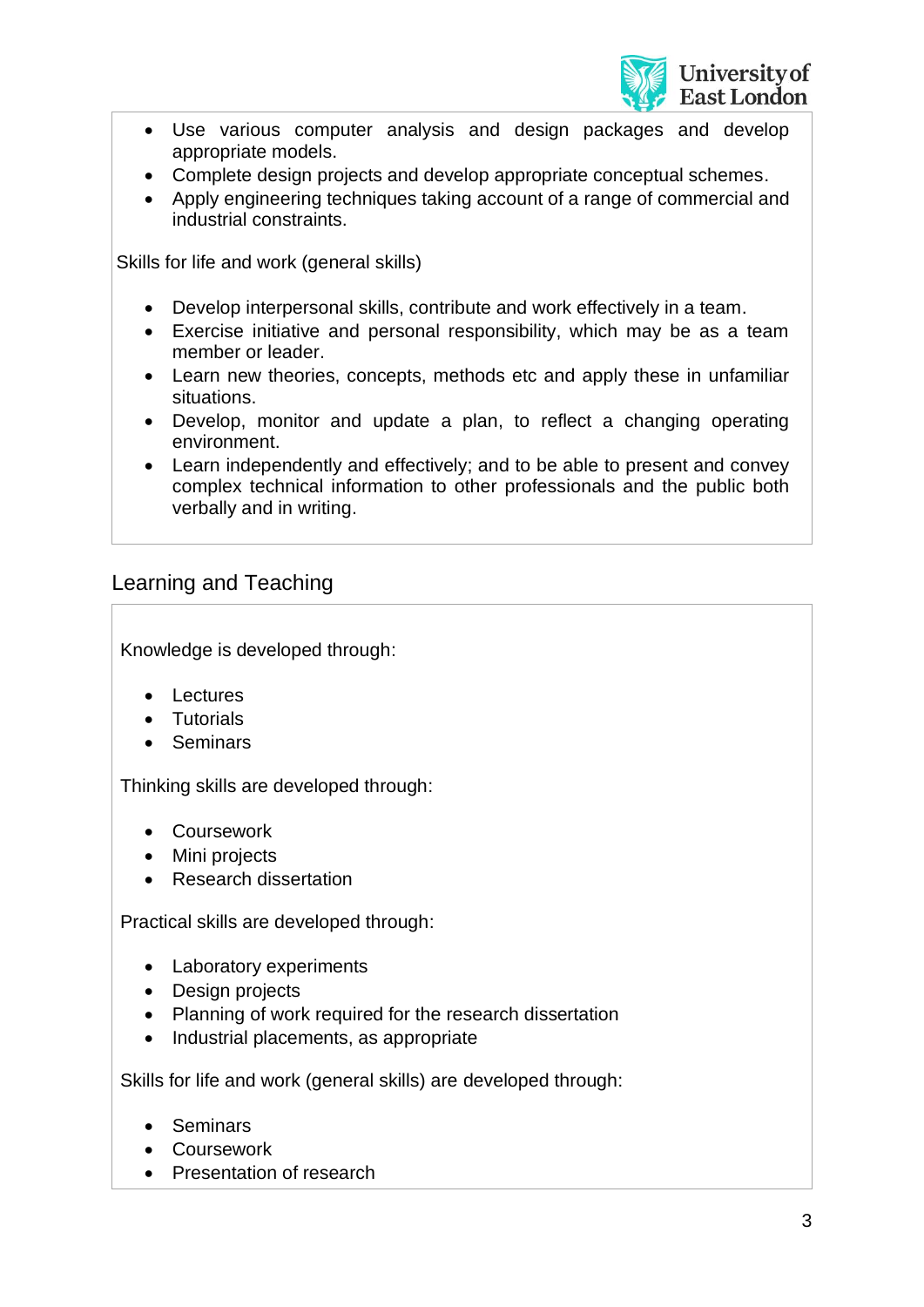

• Research dissertation

In addition, the industrial placement will provide opportunities to apply key technical knowledge and skills learnt in the taught modules, enhance their communication and interpersonal skills and improve their employment potential.

### Assessment

Knowledge is assessed by:

- Coursework
- Examinations
- Research dissertation

Thinking skills are assessed by:

- Solutions to practical problems
- Evaluation of literature
- Evaluation of experimental data

Practical skills are assessed by:

- Use of design aids
- Use of computer aided design packages
- Laboratory experiments
- Preparation of research dissertation

Skills for life are assessed by:

- Seminars
- Design drawings
- Research dissertation
- Oral examinations

Students with disabilities and/or particular learning needs should discuss assessments with the Course Leader to ensure they are able to fully engage with all assessment within the course.

### Work or Study Placements

Students on the placement version of the course will undertake an internship within a partner organisation and complete a 120 P-credit Industrial Placement Module. The module is graded at either Pass or Fail, assessed by the partner industrial organisation and the University and grades reflected on the students' academic transcripts.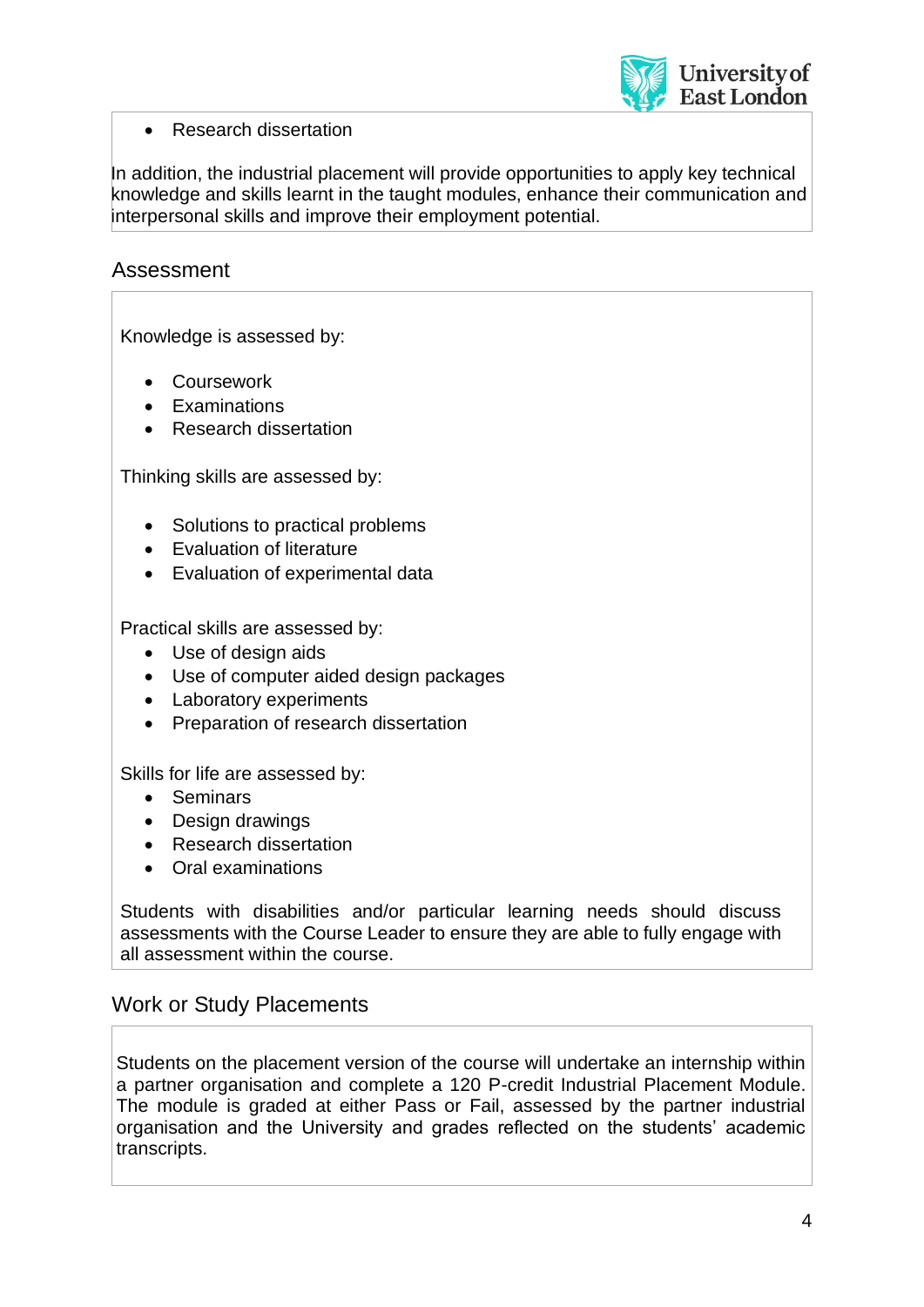

The industrial placement component is for a duration of an academic year, i.e, normally 30 weeks including minimum 24 weeks of delivery time. It starts after students have completed the  $1<sup>st</sup>$  year of study, i.e, all the taught modules and the dissertation component of the MSc course which together form 180 credits.

Students on the two-year MSc with placement courses must pass all taught modules of their respective course plus dissertation, i.e, 180 credits, before they become eligible to progress to the next stage and undertake industrial placement.

Students on the MSc course with placement will also normally be required to fulfil the 80% attendance requirement (on all modules) to be eligible to progress to the industrial placement module.

Students unable to meet the above requirements and progress successfully will normally be moved to the one-year full-time version of the course and their student visa, if any, will be curtailed accordingly.

The structure of the extended version of the MSc courses that includes the industrial placement is summarised in the following table:

| For September intake:<br>Term 1 $(Y1: Sep - Jan)$<br>Term $2(Y1: Jan - May)$<br>Term $3(Y1: May - Sep)$<br>End of July Y1<br>Term 1 and 2 (Y2: Sep $-$ May) | Taught modules<br>Taught modules<br><b>Dissertation</b><br>Deadline for confirming placement<br>Industrial placement        |
|-------------------------------------------------------------------------------------------------------------------------------------------------------------|-----------------------------------------------------------------------------------------------------------------------------|
| For January intake:<br>Term $2(Y1: Jan - May)$<br>Term 1 $(Y1: Sep - Jan)$<br>Term 2 ( $Y2$ : Jan – May)<br>End of March<br>Term 3 and 1 $(Y2: May - Jan)$  | <b>Taught modules</b><br>Taught modules<br><b>Dissertation</b><br>Deadline for confirming placement<br>Industrial placement |
| For May intake:<br>Term 3 (Y1: May- Sep)<br>Term 1 $(Y1: Sep - Jan)$<br>Term 2 $(Y1: Jan - May)$<br>End of March<br>Term 3 and 1 $(Y2: May - Jan)$          | Taught modules<br>Taught modules<br><b>Dissertation</b><br>Deadline for confirming placement<br>Industrial placement        |

Students must check the Academic Calendar for start and end of term dates.

It is ultimately the student's responsibility to secure their placement. The University will offer guidance and support; and recommend students to our industrial partners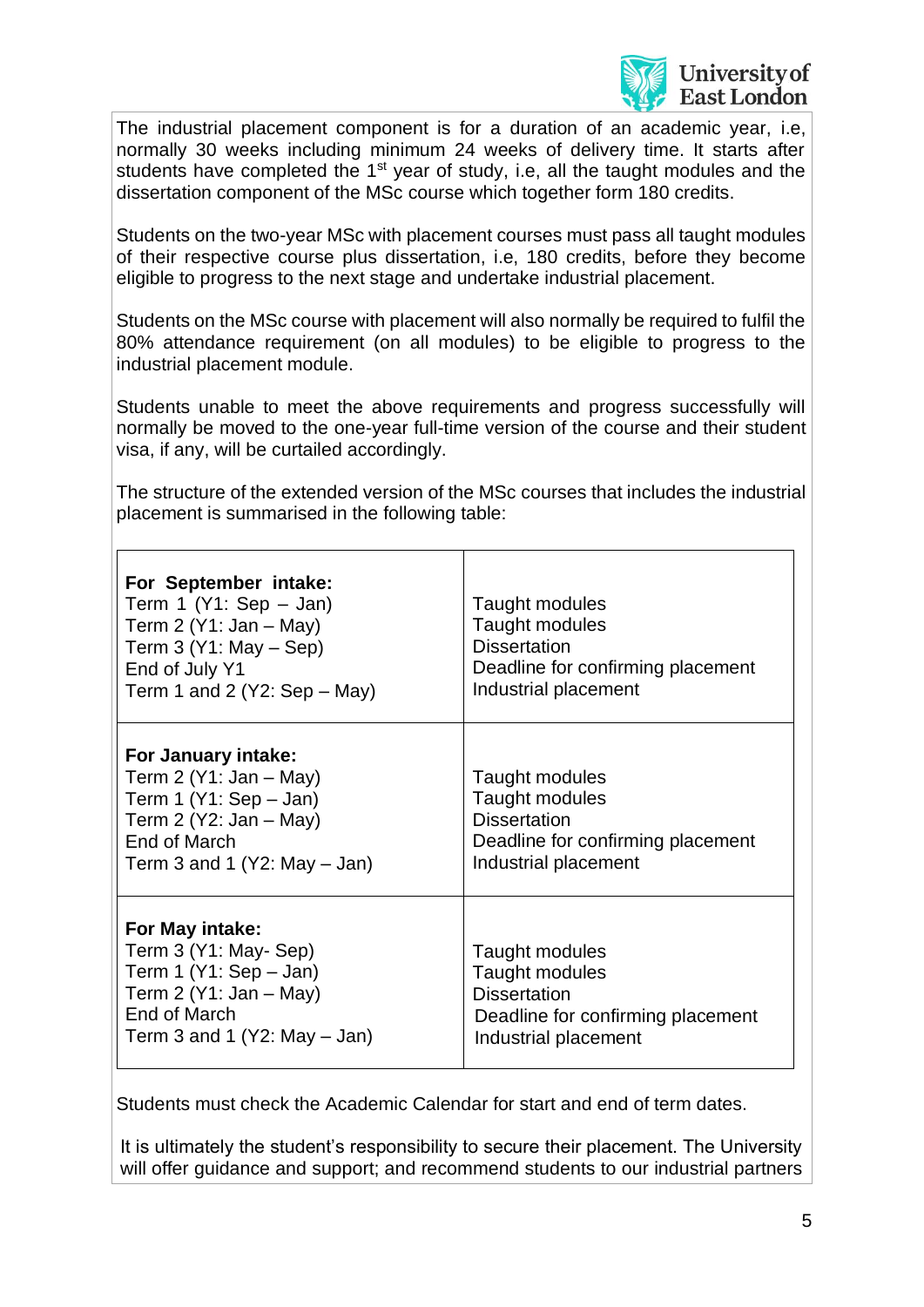

who are interested in participating in the course. But the onus to find and secure the placement is on the students. If they are unable to secure a placement at the end of taught modules, they will be transferred back to the full-time taught course without the placement component and your student visa, if applicable, will be curtailed accordingly by UKVI.

Students undertaking the Placement Module will also normally need to meet the following requirements:

- 80% attendance at the 12-week employability module workshops and classes.
- Registration on the UEL Employment Hub with CV and Covering Letter uploaded.
- Details of placement provided to the Placement Officer by  $31<sup>st</sup>$  July (Sept starters) and 31<sup>st</sup> March (January/ May starters).
- Placement Agreement form signed by the student and partner organisation at least 3 weeks before the placement start date.

## Course Structure

All courses are credit-rated to help you to understand the amount and level of study that is needed.

One credit is equal to 10 hours of directed study time (this includes everything you do e.g. lecture, seminar and private study).

Credits are assigned to one of 5 levels:

- 3 Equivalent in standard to GCE 'A' level and is intended to prepare students for year one of an undergraduate degree course.
- 4 Equivalent in standard to the first year of a full-time undergraduate degree course.
- 5 Equivalent in standard to the second year of a full-time undergraduate degree course.
- 6 Equivalent in standard to the third year of a full-time undergraduate degree course.
- 7 Equivalent in standard to a Masters degree.

Courses are made up of modules that are each credit weighted.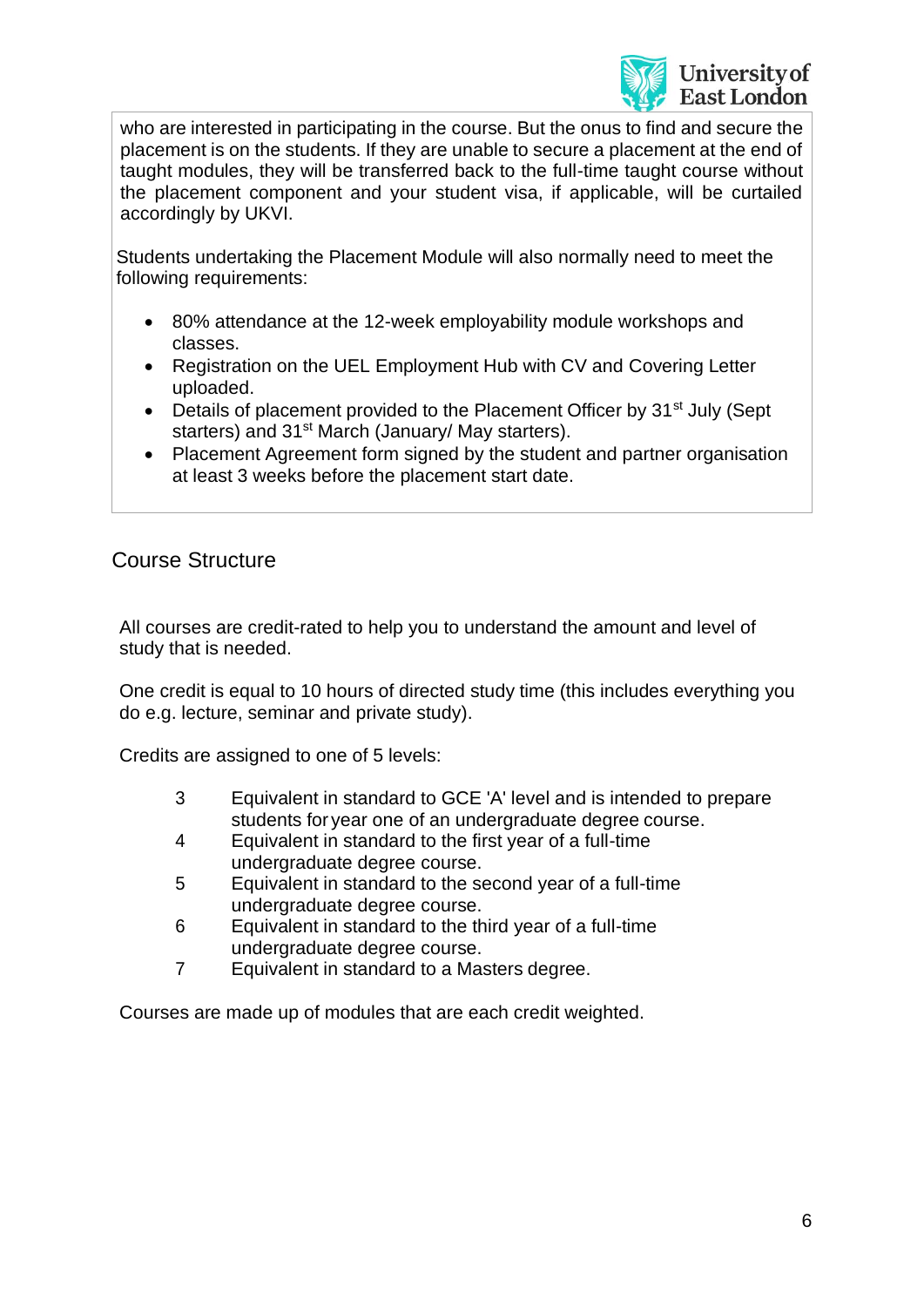

The module structure of this course:

| Level          | <b>Module</b><br>Code | <b>Module Title</b>                                      | <b>Credit</b><br>Weighting | <b>Core/Option</b>                                     | <b>Available</b><br>by<br><b>Distance</b><br>Learning?<br><b>Y/N</b> |
|----------------|-----------------------|----------------------------------------------------------|----------------------------|--------------------------------------------------------|----------------------------------------------------------------------|
| $\overline{7}$ | EG7060                | Mental Wealth:<br><b>Professional Life</b>               | 30                         | Core                                                   | N                                                                    |
| $\overline{7}$ | EG7040                | <b>Advanced fluids</b>                                   | 30                         | Option                                                 | N                                                                    |
| $\overline{7}$ | EG7164                | Automation and<br>robotics                               | 30                         | Option                                                 | N                                                                    |
| $\overline{7}$ | EG7039                | Smart industries and<br>digital manufacturing            | 30                         | Option                                                 | N                                                                    |
| $\overline{7}$ | EG7033                | <b>Structural Stability</b><br>and Dynamics              | 30                         | Core                                                   | $\mathsf{N}$                                                         |
| $\overline{7}$ | EG7030                | <b>Applied Research</b><br>and Engineering<br>Practice 1 | 60                         | Core*                                                  | N                                                                    |
| 7              | EG7021                | <b>Industrial Placement</b>                              | 120P                       | Core for<br><b>MSc with</b><br>Industrial<br>Placement | $\mathsf{N}$                                                         |

*Please note: Optional modules might not run every year, the course team will decide on an annual basis which options will be running, based on student demand and academic factors, in order to create the best learning experience.*

Additional detail about the course module structure:

\*Applied Research module is not available for PGDip course.

A core module for a course is a module which a student must have passed (i.e. been awarded credit) in order to achieve the relevant named award. An optional module for a course is a module selected from a range of modules available on the course.

The overall credit-rating of the Masters course (not including the industrial placement) is 180 credits. For PGDip courses, it is 120 credits. If for some reason you are unable to achieve this credit you may be entitled to an intermediate award, the level of the award will depend on the amount of credit you have accumulated. You can read the University Student Policies and Regulations on the UEL website.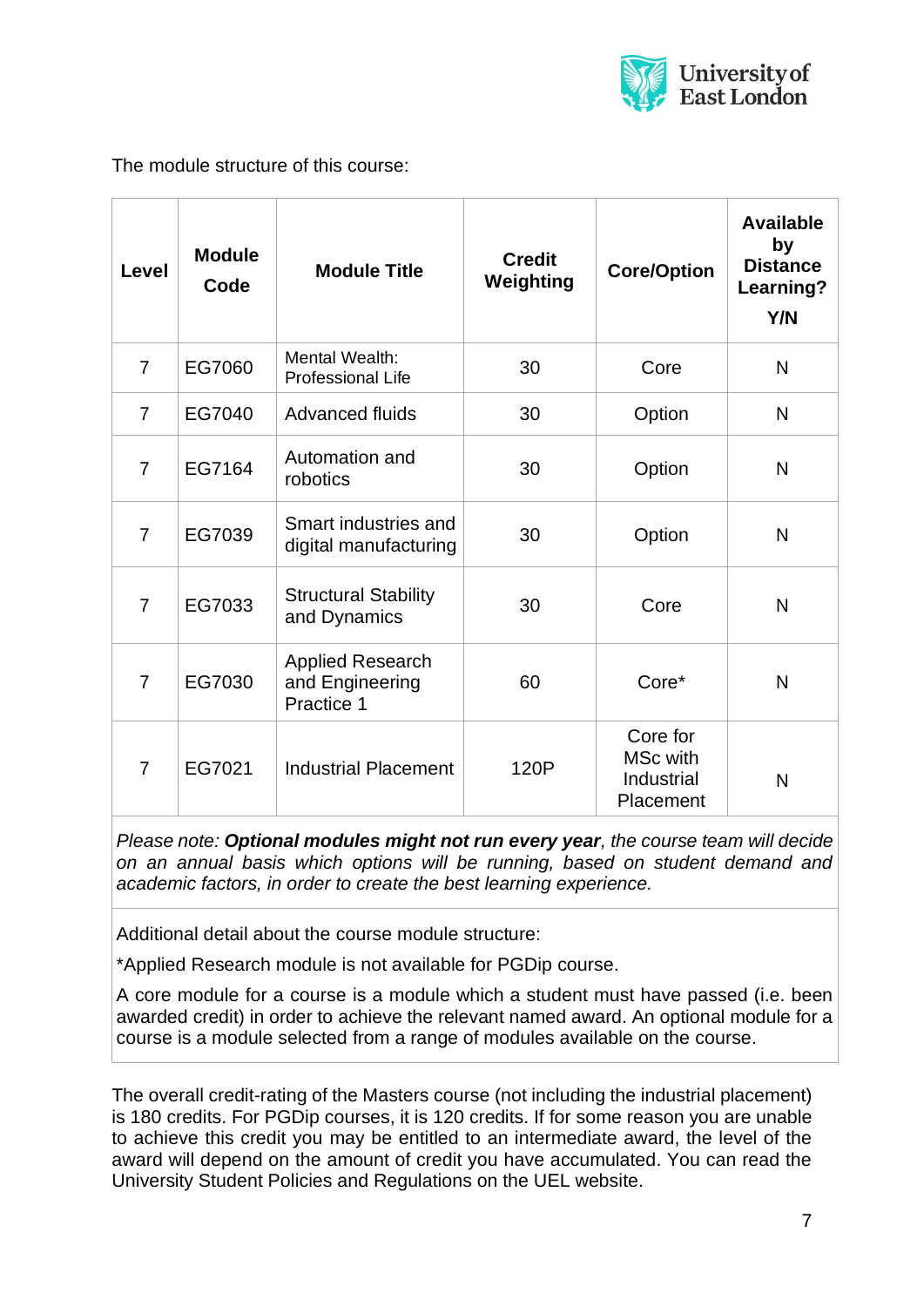

# Course Specific Regulations

\* It will be at discretion of the Assessment Board whether Intermediate Awards are named or unnamed.

### Typical Duration

For those not on a student visa, it is possible to move from full-time to part-time study and vice-versa to accommodate any external factors such as financial constraints or domestic commitments. Many of our students make use of this flexibility and this may impact on the overall duration of their study period.

#### **Course without industrial placement**

The duration of this course is one calendar year full-time if enrolment is in September or May, and two calendar years part-time. For January enrolment, the duration becomes 15 months full time, and 27 months part-time. The full-time structure is summarised in the following Table.

| For September intake:<br>Term 1 $(Y1: Sep - Jan)$<br>Term 2 $(Y1: Jan - May)$<br>Term $3(Y1: May - Sep)$  | Taught modules<br>Taught modules<br><b>Dissertation</b> |
|-----------------------------------------------------------------------------------------------------------|---------------------------------------------------------|
| For January intake:<br>Term 2 $(Y1: Jan - May)$<br>Term 1 $(Y1: Sep - Jan)$<br>Term 2 ( $Y2$ : Jan – May) | Taught modules<br>Taught modules<br><b>Dissertation</b> |
| For May intake:<br>Term 3 (Y1: May- Sep)<br>Term 1 $(Y1: Sep - Jan)$<br>Term 2 $(Y1: Jan - May)$          | Taught modules<br>Taught modules<br><b>Dissertation</b> |

#### **Course with industrial placement**

The course with industrial placement is offered in full-time mode only. The duration of this course is two academic years (including the industrial placement element). See "Work or Study Placements" section for more detail. The time limit for completion of a course is four years after first enrolment on the course.